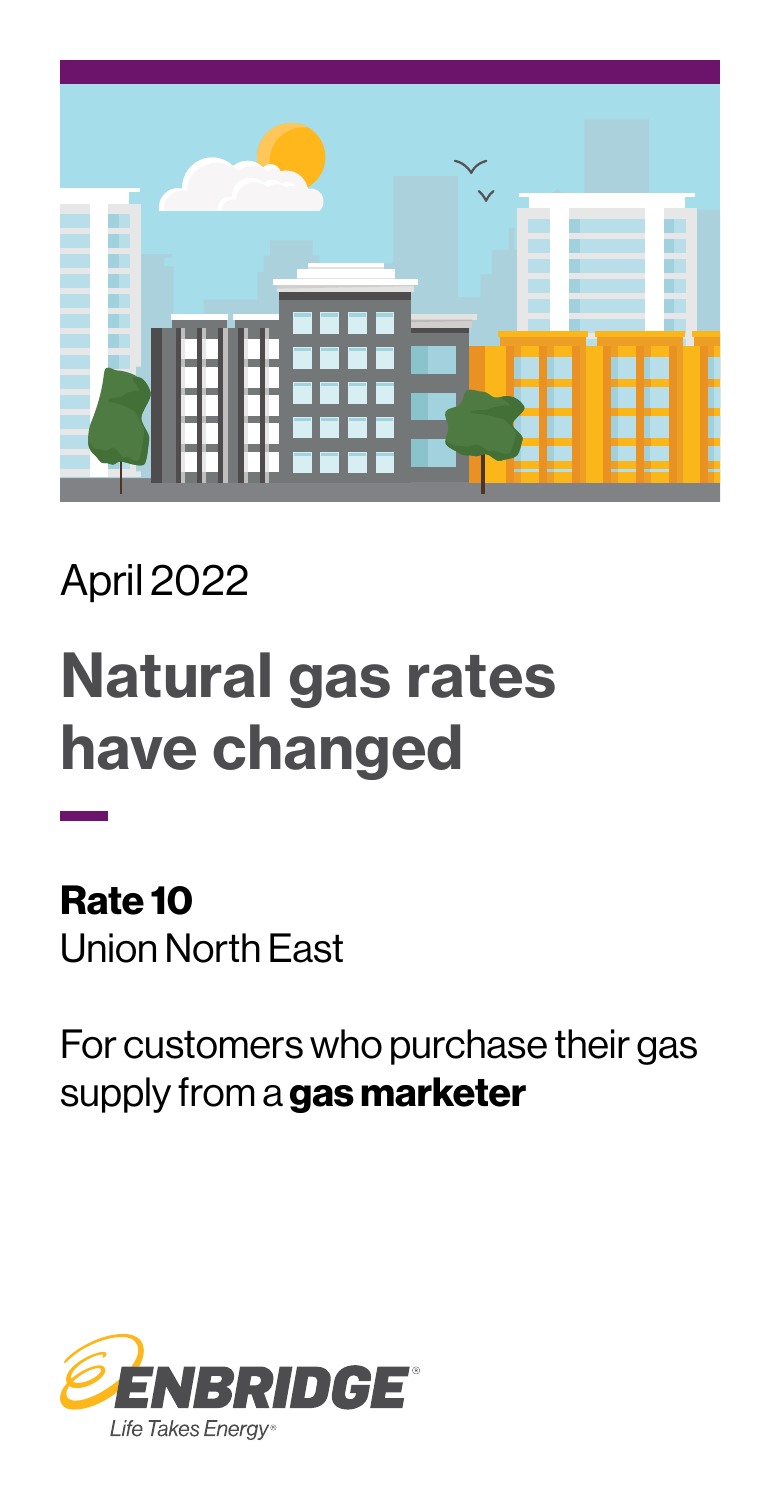## New natural gas rates

The Ontario Energy Board (OEB) has approved changes to Enbridge Gas' rates effective April 1, 2022.

The total impact on your bill will depend on how much gas you use and the terms of your gas marketer agreement.

#### Delivery to You

The delivery rates that vary with consumption increased based on our forecast cost of delivering natural gas to your business. This charge also includes storage costs which increased to reflect the cost of storing natural gas so it's available when you need it. Also included in Delivery to You is a facility carbon charge associated with the operation of Enbridge Gas' facilities to deliver natural gas to you.

#### Transportation to Enbridge

The transportation charge has increased by approximately \$7.25 per year for a typical customer due to higher costs for transporting natural gas to Ontario.

#### Federal Carbon Charge

The federal carbon charge has increased from 7.83  $\phi$ /m<sup>3</sup> to 9.79  $\phi$ /m<sup>3</sup>. This charge increases annually each April. All of the money collected for this charge goes to the government.

Visit [enbridgegas.com/federalcarbonprogram](http://enbridgegas.com/federalcarbonprogram) for more information.

#### Gas Supply Charge

The price you pay for the natural gas you use, shown as the gas supply charge on your bill, depends on the terms of your gas marketer agreement.

#### Cost Adjustment

The current adjustment is a refund of 0.1604  $\phi/m^3$ . The cost adjustment reflects the true-up between actual and forecast prices for prior periods. Please see the chart below for the breakdown by component.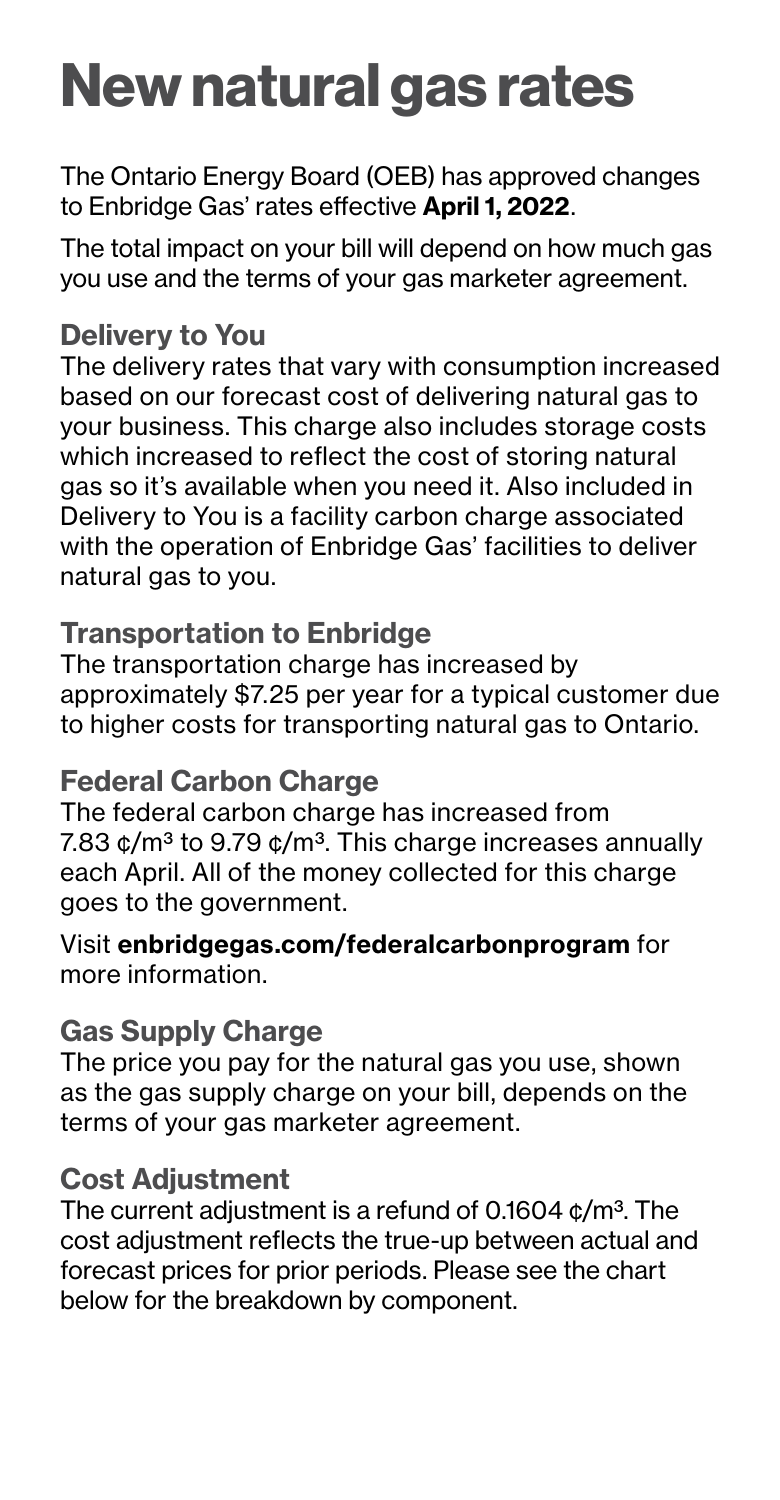#### Rate Adjustment

The OEB has approved a rate adjustment to reflect the clearance of 2020 federal carbon deferral and variance account balances. This will appear as a onetime charge on customers' April bills, and for a typical customer this will be a charge of approximately \$2.14.

The OEB has also approved a rate adjustment to reflect the clearance of 2020 deferral and variance account balances. This will appear as a one-time charge on customers' April bills, and for a typical customer this will be a charge of approximately \$675.27.

The adjustments will be combined and appear as a single Rate Adjustment line item on your bill.

Charges for gas used from April 1, 2022 will be calculated using the new approved rates as shown below. The annualized impact is based on a typical Rate 10 - Union North East customer who uses 93,000 m<sup>3</sup> per year while buying gas from an energy marketer.